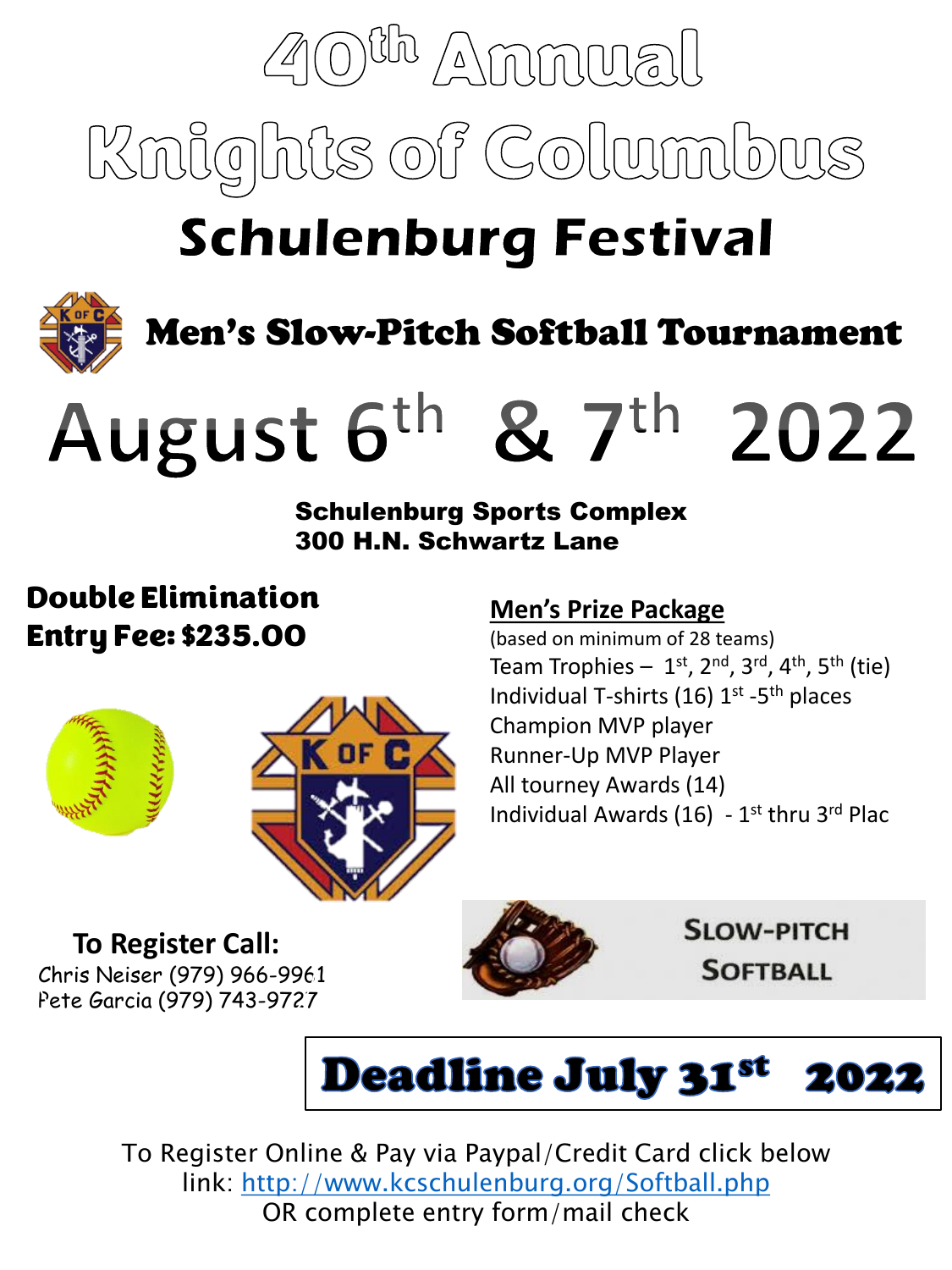## 40th Annual Knights of Columbus Schulenburg Festival Men's Slow-Pitch Softball Tournament August 6<sup>th</sup> & 7<sup>th</sup> 2022

#### Tournament Information

- Date: August  $6^{th}$  &  $7^{th}$ , 2022
- Location: Schulenburg Sports Complex, Schulenburg, Texas (300 H.N. Schwartz Lane)
- Format Double Elimination
- Entry Fee: \$235.00 Payable to Schulenburg KC Softball. Credit Cards are accepted
- Umpires: Pay-at-the-plate \$22 per team Official USA Umpires (2 umpires each game)
- Game Balls: Must be purchased at our park concession stand. The balls will be specially stamped for our tournament. NO OTHER BALLS ALLOWED. \$5.00 per ball
- Bats: Only ASA, USSSA, NSA, ISA, ISF bats having the 2013 or Newer Stamped Certifications.
- Anyone using an altered/banned bat will be disqualified from tournament. Bat will be confiscated if it comes apart.
- Protests: Protest fees are \$175.00 Bring photo ID or driver's license.
- Homeruns: Limit 4 per game on all fields. Batter doesn't need to run bases with homerun over fence.

Deadline: No entries accepted after July 31, 2022 – DO NOT WAIT!

 Register Online Now & Pay by credit card – click below: <http://www.kcschulenburg.org/Softball.php>

Other Information

- DO NOT BRING COOLERS INTO THE SPORTS COMPLEX
- Concession Stand: Beer, Soda, Ice, Food will be available

Tournament Directors: Chris Neiser – 979-966-9961 (cell) Pete Garcia – 979-743-9727 (cell)

Field Dimensions: Field #1 – 315,360,315 Field #2 – 310,325,310 Field #5 – 285,290,285 All games played at Schulenburg Sports Complex.

Prize Package: (Based on at Least 28 Teams):

- $\bullet$   $1^\text{st}$ , 2<sup>nd</sup>, 3<sup>rd</sup>, 4<sup>th</sup>, 5<sup>th</sup> (tie) Team Trophies
- Individual T-shirts (16)  $1^{st}$  thru  $5^{th}$  places
- Champion MVP award
- Runner-up MVP award
- All Tourney Awards (14)  $5^{\text{th}}$ -1, 4 $^{\text{th}}$ -2, 3 $^{\text{rd}}$ -3, 2 $^{\text{nd}}$ -3, 1 $^{\text{st}}$ -4
- Individual Awards (16)  $1^{\text{st}}$  thru 3<sup>rd</sup> place